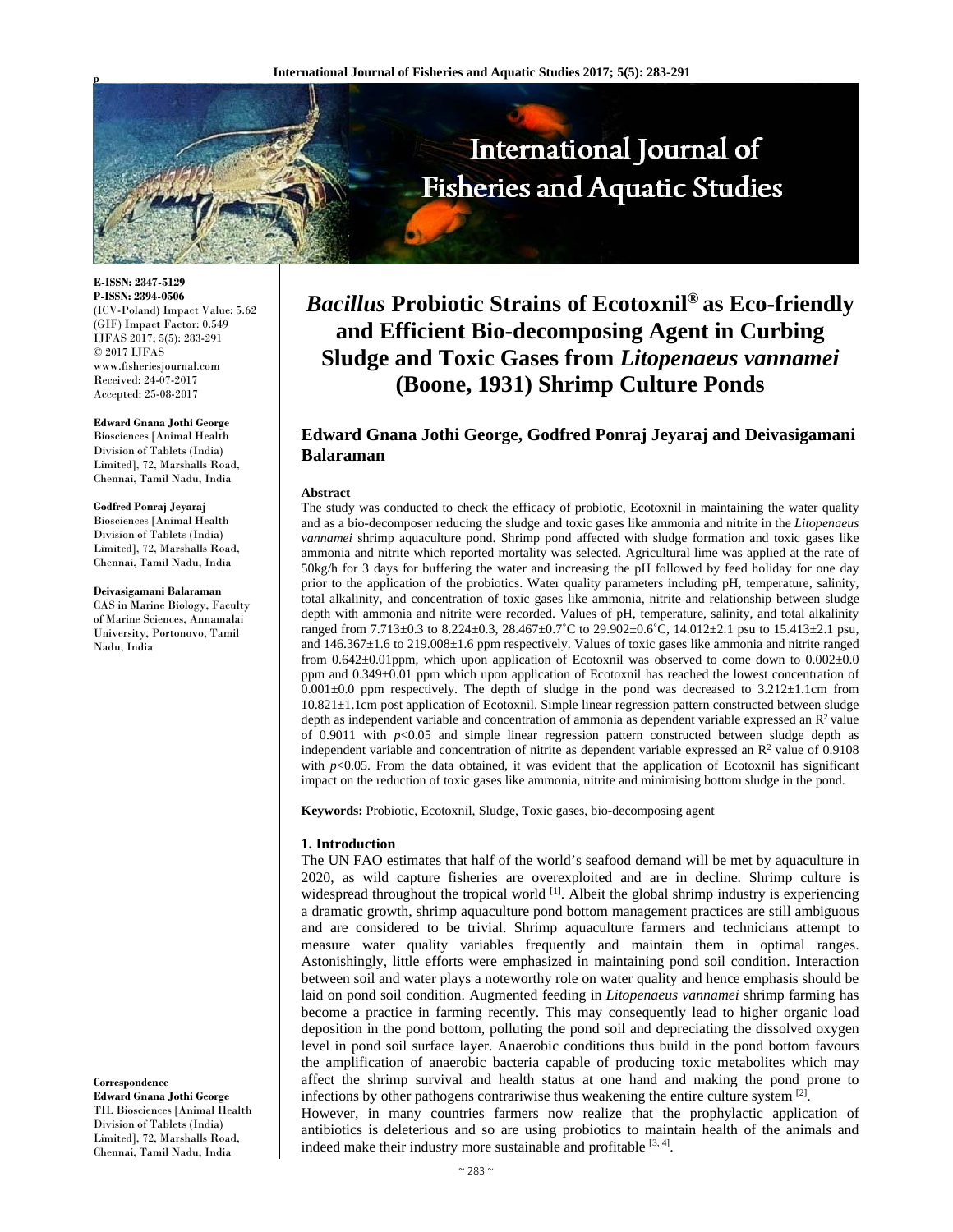Profitability and the sustainability of shrimp aquaculture are improved by microbial biotechnology [5]. Therefore, farmers realize that usage of probiotics will help improve the health of the animal and indeed make their industry sustainable and profitable [4]. Decreasing organic waste in the pond can be achieved by modifying the microbial communities in shrimp ponds and in the intestinal tracts of the shrimp. This biological technology comprises of manipulating physicochemical factors to alter microbial species composition, rates of metabolic activity and adding appropriate numbers of selected *Bacillus* species to carry out particular functions at faster rates than those occurring under existing conditions [6]. The major role of microbes in pollution abatement is the decomposition of waste organic matter to carbon dioxide and nitrogen gas. The rate determining step in the degradation of organic matter is the hydrolysis of macromolecules by extracellular enzymes [7]. Cleavage of aromatic ring structures and the double bonds in polyunsaturated fatty acids require molecular oxygen, which is added to these compounds by oxygenase enzymes, which occur in many different species of bacteria [8, 9]. Several different *Bacillus* species, including *B. subtilis* produce oxygenases, and thus are potentially

important as candidates for large scale production for bioremediation [10]. The exo-enzymes of *Bacillus* species assist in speeding up the degradation rates and the degree of degradation and thus lower sludge volumes [11, 12].

With greater emphasis on rising demands and ambiguous culture practices, shrimp aquaculture pond management plays a pivotal role in developing sustainable and successful shrimp production. In order to develop a wealthy biological ecosystem, probiotic bacteria are of great deal. In this study, selected *Bacillus* probiotic strains of Ecotoxnil from TIL Biosciences (The animal health division of Tablets (India) Limited), Chennai was tested for its efficacy as biodecomposing agent in curbing sludge and toxic gases in the *Litopenaeus vannamei* shrimp aquaculture ponds.

## **2. Materials and methods 2.1 Study site**

Four shrimp ponds of equal size (1 acre each) located in Muarmalla (16.674˚ N, 82.167˚ E), East Godavari district, Andhra Pradesh, (Fig. 1) were selected for the study during the period of March to June 2017.



**Fig 1:** Map showing the study area Muarmalla, East Godavari district, Andhra Pradesh

#### **2.2 Product composition**

Ecotoxnil is a commercial soil probiotic product from the house of Tablets (India) Limited, Chennai, certified by Coastal Aquaculture Authority (CAA) of India (CAA Reg. No. CAA/F16/PRO/00007), Government of India. The composition of Ecotoxnil per 1000gms is presented in table 1.

**Table 1:** Composition of Ecotoxnil

| <b>Composition of Ecotoxnil per 1000 gms</b> |               |     |  |  |
|----------------------------------------------|---------------|-----|--|--|
| <i>Bacillus sp. ABPL 142</i>                 | $5\times10^9$ | gms |  |  |
| Bacillus sp. ABPL 144                        | $5\times10^9$ | gms |  |  |
| Bacillus thermodenitrificans ABPL 140        | $5\times10^9$ | gms |  |  |

#### **2.3 Experimental design**

Shrimp pond was properly prepared prior to stocking. Bore

water with salinity ranging from  $14 - 17$  psu was pumped onto the shrimp ponds. Post larvae (PL) at the stage of 11 were subjected to laboratory analysis for monitoring the health status of the PLs including White Spot Syndrome Virus (WSSV), *Enterocytozoon hepatopenaei* (EHP), and *Vibrio* infection. With results being negative for all the aforementioned tests, PLs were stocked at a density of 40/m2 with the water depth of 1.5m and pond area of 1 hectare each. Water exchange was not entertained in the ponds. Physicochemical parameters of the water were carried out once in week and was analysed. Ecotoxnil probiotic was not applied onto the ponds until the pond developed sludge and toxic gases which were in turn confirmed by visual observation of turbidity and in the elevation of toxic gases concentration in the pond. The pond has also exhibited drop in feeding. Ecotoxnil probiotic was then applied on to the pond and was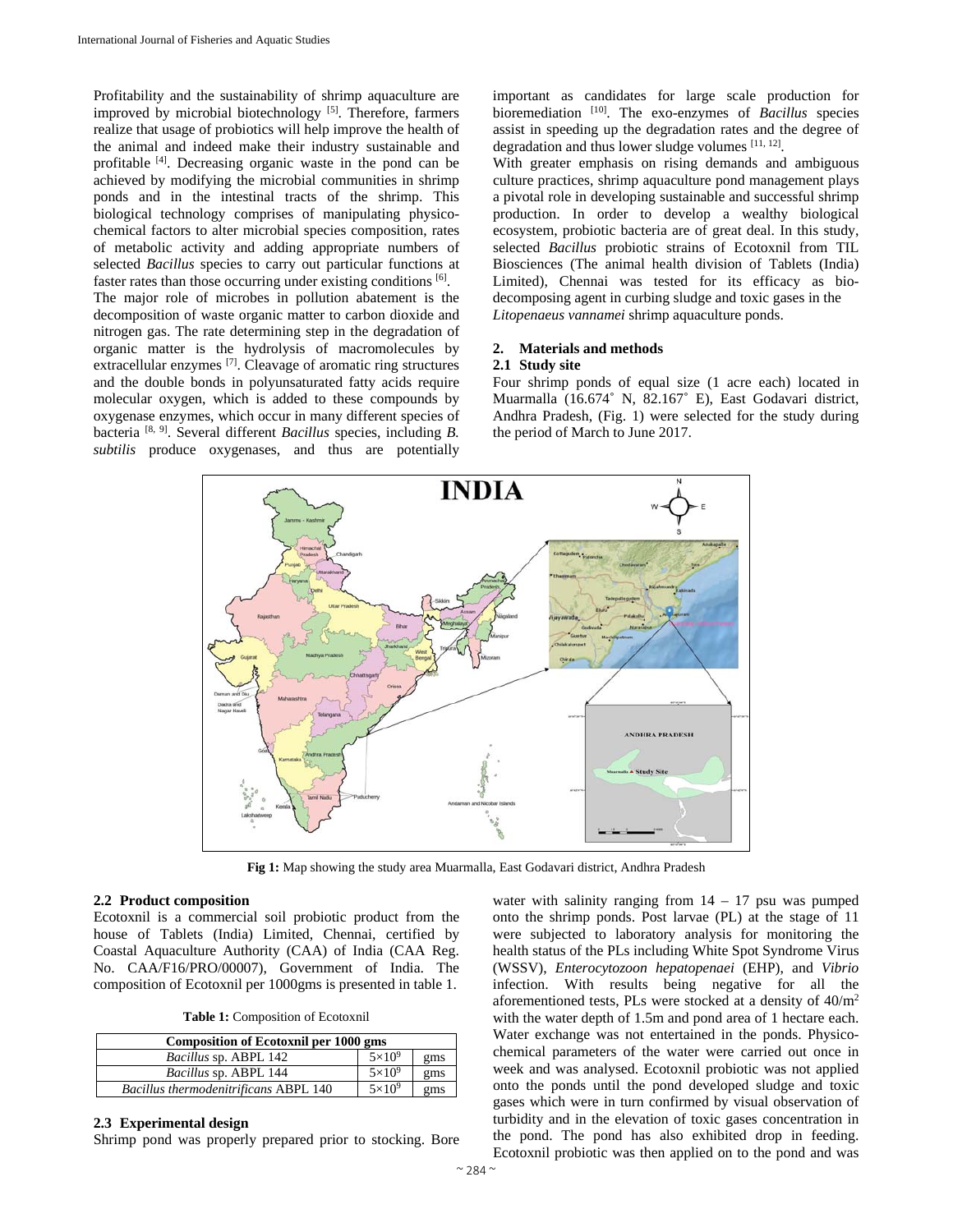examined for the level of sludge in the pond bottom, concentration of ammonia and nitrite. Examination of physico-chemical parameters of the water were carried out for ten days continuously since Ecotoxnil was applied and the shift in the parameters were noted.

## **2.4 Sampling analysis**

## **2.4.1 Physico-chemical analysis**

The physicochemical parameters of water were analysed in the ponds pre and post usage of Ecotoxnil at four different points/spots. Water samples were collected between 07.00 and 08.00 hrs for *in situ* examination and laboratory analysis. Collected samples were examined for temperature, pH, and salinity on the spot. The salinity in the ponds was recorded *in situ* by means of a portable hand-held optical refractometer (Atago, Japan) and cross-checked in laboratory using Mohr-Knudsen method. pH was measured using electronic pH pen (Erma, Japan), temperature was measured using standard Celsius thermometer. Bottom water was collected for estimating the concentration of ammonia and nitrite. Samples collected were shuttled in 250 ml polyethylene bottles to laboratories in ice-container to the laboratory and alkalinity, ammonia and nitrite was measured as per APHA<sup>[13]</sup>. Transparency was measured based on the penetration of light using a Secchi disc. The amount of sludge in the pond bottom was measured using a manually designed sludge depth meter. A filter paper was fixed over a steel measuring scale using a double sided tape at one side and on the other side; another steel scale of same measurement was attached to it using a double sided tape. The lower tip of the scale was covered using a cello fine tape to avoid mechanical damage to the filter paper while inserting the scale into the sludge (Fig. 2). This sludge depth meter was manually inserted onto the centre bottom of the pond. The depth of the sludge was calculated by the mark matching the colour of the sludge.



**Fig 2:** Manually designed sludge depth meter

#### **2.5. Product response parameters**

Condition of the pond was monitored including turbidity, water quality parameters, intensity of the bloom and concentration of toxic gases in the pond. Prescribed dosage of Ecotoxnil, 500gm/acre was brewed with 3kg of country jaggery for 3 to 4 hours in the morning and the mixture was mixed with wet sand to facilitate the mixture to reach the bottom of the pond in less time and applied over the surface of the pond. Condition of the pond was then monitored post application for the changes.

#### **2.6. Statistical analysis**

The data were presented as mean  $\pm$  SE. All statistical calculations were performed using SPSS for Windows version 11.5 (SPSS Inc, Chicago, IL, USA). Linear regression was calculated between sludge depth and ammonia and sludge

depth and nitrite with *p*<0.05. All column charts were plotted using Origin 6.1(OriginLab Corporation, Massachussets, USA).

#### **3. Results**

The ponds were monitored for the changes in physicochemical parameters, turbidity and concentration of toxic gases. Figure 3 shows the larger view of the ponds pre (Fig. 3a) and post (Fig. 3b) usage of Ecotoxnil probiotic, in which ponds with turbidity and clear waters were captured respectively. Figure 4 shows the closer view of the ponds in which turbidity was observed before the application of Ecotoxnil (Fig. 4a) and turbidity controlled pond with clear water (Fig.4b).



**Fig 3:** Enlarged view of the pond with sludge (3a) and view of the pond post application of Ecotoxnil with better water quality (3b)



**Fig 4:** Closer view of the pond water exhibiting traces of sludge in the surface water post aeration (4a) and clearer view of the pond water post application of Ecotoxnil with improved water quality

pH being a significant parameter in shrimp aquaculture pond was properly monitored during the 10 days of experimental period and it varied from  $7.713 \pm 0.3$  to  $8.224 \pm 0.3$  (Fig. 5). Temperature in the ponds ranged from  $28.467 \pm 0.7^{\circ}$ C to  $29.902\pm0.6^{\circ}$ C (table 2) (Fig. 6). Salinity in the pond extended from  $14.012 \pm 2.1$  psu to  $15.413 \pm 2.1$  psu (Fig. 7). Concentration of carbonate ranged from  $6.613 \pm 0.6$  ppm to 10.354±0.6 ppm. Concentration of bicarbonate in the pond ranged from  $135.754 \pm 2.7$  ppm to  $208.654 \pm 2.7$  ppm (Fig. 8). Total alkalinity in the pond was observed to be diversified from  $146.367 \pm 1.6$  to  $219.008 \pm 1.6$  ppm (table 3).

Concentration of toxic gases plays a terrific role in impacting the growth of the shrimp, microbial dynamics of the pond, bottom and water quality negatively. Concentration of ammonia in the pond was observed to reach an all-time high value of  $0.642 \pm 0.01$ ppm, which upon application of Ecotoxnil was observed to come down to  $0.002 \pm 0.0$  ppm (Fig. 9). The highest concentration of nitrite was marked as  $0.349 \pm 0.01$ ppm which upon application of Ecotoxnil has reached the lowest concentration of 0.001±0.0 ppm in 5 days post application (Fig. 10). The depth of sludge in the pond was decreased to  $3.212 \pm 1.1$ cm from  $10.821 \pm 1.1$ cm (Fig. 11) post application of Ecotoxnil (table 4).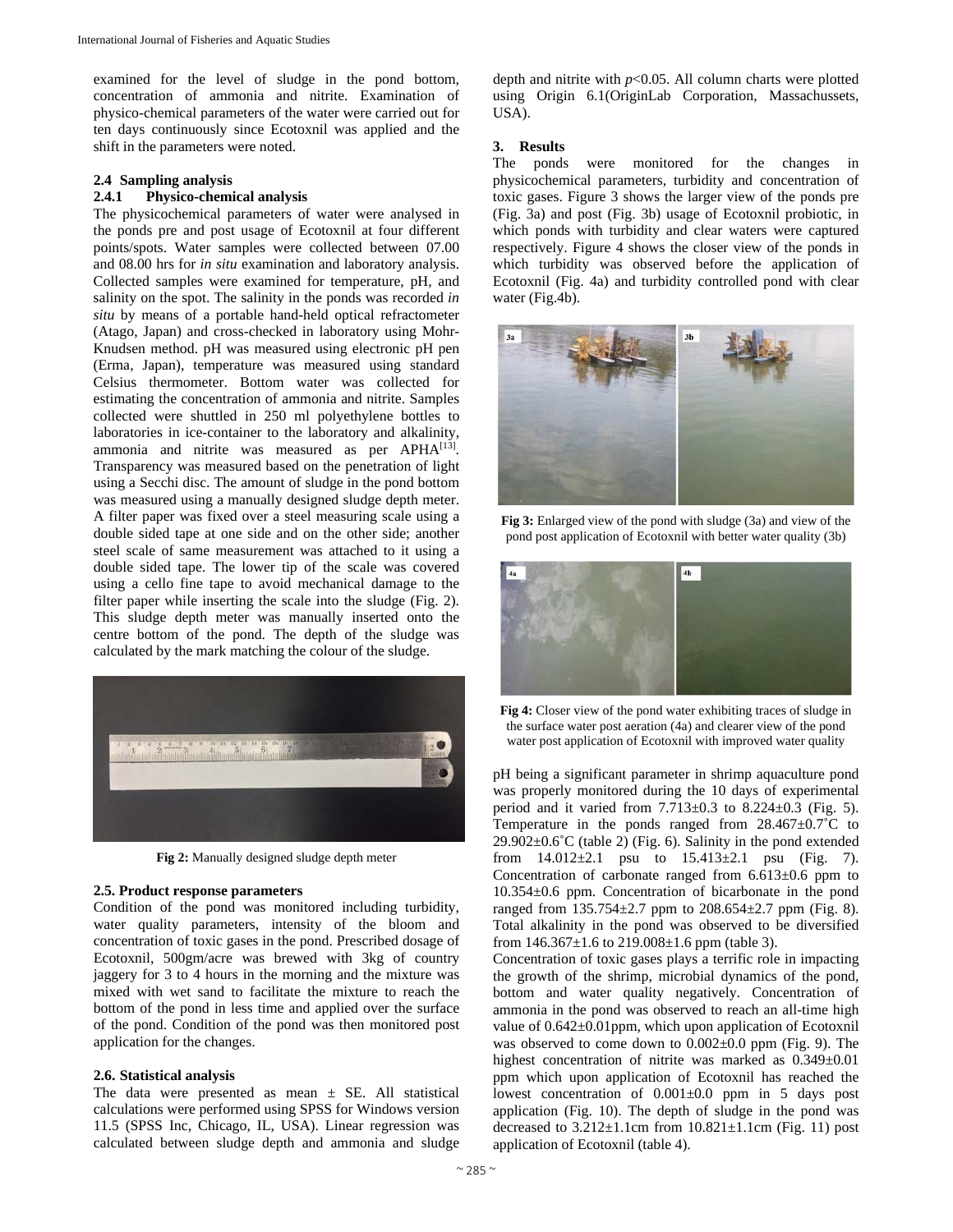| DOC | pН               | <b>Temperature</b><br>'C) | <b>Salinity</b><br>(psu) | <b>Remarks</b>                                                              |
|-----|------------------|---------------------------|--------------------------|-----------------------------------------------------------------------------|
| 65  | $7.727 \pm 0.3$  | $28.793 \pm 0.4$          | $14.863 \pm 1.7$         | pH was checked                                                              |
| 66  | $7.713 \pm 0.3$  | $28.467 \pm 0.7$          | $14.012 \pm 2.1$         | 50kg/h agricultural lime was applied                                        |
| 67  | $7.914 \pm 0.3$  | $29.778 \pm 1.2$          | $14.117 \pm 2.3$         | 50kg/h agricultural lime was applied                                        |
| 68  | $8.112 \pm 0.3$  | $29.846 \pm 0.9$          | $14.567 \pm 2.3$         | No feed was given for one full day and 50kg/h agricultural lime was applied |
| 69  | $8.224 \pm 0.3$  | $29.517 \pm 1.3$          | $14.657 \pm 2.1$         | 500g/acre of Ecotoxnil was applied with wet sand                            |
| 70  | $8.117 \pm 0.3$  | $29.723 \pm 1.1$          | $14.898 \pm 2.2$         | 70% of feed was given                                                       |
| 71  | $8.183 \pm 0.3$  | $29.717 \pm 1.2$          | $15.413 \pm 2.1$         | 70% of feed was given                                                       |
| 72  | 8. $164 \pm 0.3$ | $29.902 \pm 0.6$          | $15.023 \pm 1.6$         | 70% of feed was given                                                       |
| 73  | 8. $104 \pm 0.3$ | $29.846 \pm 0.7$          | $15.322 \pm 1.9$         | 100% of feed was given                                                      |
| 74  | 8. 097 $\pm$ 0.3 | $29.736 \pm 0.5$          | $15.189 \pm 3.1$         | 100% of feed was given                                                      |

\*Results are presented as means with standard errors of four shrimp ponds (mean  $\pm$  SE; n = 4)

|  |  | Table 3: Effect of Ecotoxnil on total alkalinity |  |  |
|--|--|--------------------------------------------------|--|--|
|--|--|--------------------------------------------------|--|--|

| DOC | Carbonate<br>(ppm) | <b>Bicarbonate</b><br>(ppm) | <b>Total alkalinity</b><br>(ppm) | <b>Remarks</b>                                                              |
|-----|--------------------|-----------------------------|----------------------------------|-----------------------------------------------------------------------------|
| 65  | $6.613 \pm 0.6$    | $135.754 \pm 2.7$           | $142.367 \pm 1.6$                | pH was checked                                                              |
| 66  | $6.981 \pm 0.6$    | $139.629 \pm 2.7$           | $146.61 \pm 1.6$                 | 50kg/h agricultural lime was applied                                        |
| 67  | $7.823 \pm 0.6$    | $157.821 + 2.7$             | $165.644 \pm 1.6$                | 50kg/h agricultural lime was applied                                        |
| 68  | $8.627 \pm 0.6$    | $173.278 + 2.7$             | $181.905 \pm 1.6$                | No feed was given for one full day and 50kg/h agricultural lime was applied |
| 69  | $10.354 \pm 0.6$   | $208.654 \pm 2.7$           | $219.008 \pm 1.6$                | 500g/acre of Ecotoxnil was applied with wet sand                            |
| 70  | $9.934 \pm 0.6$    | $199.231 \pm 2.7$           | $209.165 \pm 1.6$                | 70% of feed was given                                                       |
| 71  | $9.867 \pm 0.6$    | $197.896 \pm 2.7$           | $207.763 \pm 1.6$                | 70% of feed was given                                                       |
| 72  | $9.659 \pm 0.6$    | $194.567 \pm 2.7$           | $204.226 \pm 1.6$                | 70% of feed was given                                                       |
| 73  | $9.321 \pm 0.6$    | $189.786 \pm 2.7$           | $199.107 \pm 1.6$                | 100% of feed was given                                                      |
| 74  | $9.089 \pm 0.6$    | $181.298 \pm 2.7$           | $190.387 \pm 1.6$                | 100% of feed was given                                                      |

\*Results are presented as means with standard errors of four shrimp ponds (mean  $\pm$  SE; n = 4)

**Table 4:** Effect of Ecotoxnil on ammonia, nitrite and sludge decomposition

| DOC | Ammonia<br>(ppm) | <b>Nitrite</b><br>(ppm) | Sludge depth<br>(cms) | <b>Remarks</b>                                                              |
|-----|------------------|-------------------------|-----------------------|-----------------------------------------------------------------------------|
| 65  | $0.613 \pm 0.01$ | $0.324 \pm 0.01$        | $10.723 \pm 1.1$      | pH was checked                                                              |
| 66  | $0.631 \pm 0.01$ | $0.343 \pm 0.01$        | $10.819 \pm 1.1$      | 50kg/h agricultural lime was applied                                        |
| 67  | $0.642 \pm 0.01$ | $0.349 \pm 0.01$        | $10.818 \pm 1.1$      | 50kg/h agricultural lime was applied                                        |
| 68  | $0.639 \pm 0.01$ | $0.338 \pm 0.01$        | $10.819 \pm 1.1$      | No feed was given for one full day and 50kg/h agricultural lime was applied |
| 69  | $0.627 \pm 0.01$ | $0.329 \pm 0.01$        | $10.821 \pm 1.1$      | 500g/acre of Ecotoxnil was applied with wet sand                            |
| 70  | $0.476 \pm 0.01$ | $0.211 \pm 0.01$        | $10.176 \pm 1.1$      | 70% of feed was given                                                       |
| 71  | $0.107 \pm 0.01$ | $0.097 \pm 0.01$        | $7.987 \pm 1.1$       | 70% of feed was given                                                       |
| 72  | $0.089 \pm 0.01$ | $0.052 \pm 0.01$        | $5.543 \pm 1.1$       | 70% of feed was given                                                       |
| 73  | $0.004 \pm 0.00$ | $0.007 \pm 0.00$        | $4.876 \pm 1.1$       | 100% of feed was given                                                      |
| 74  | $0.002 \pm 0.00$ | $0.001 \pm 0.00$        | $3.212 \pm 1.1$       | 100% of feed was given                                                      |

\*Results are presented as means with standard errors of four shrimp ponds (mean  $\pm$  SE; n = 4)



**Fig 5:** Impact of liming and Ecotoxnil on pH in the sludge affected pond. \*Results are presented as means with standard errors of four shrimp ponds (mean  $\pm$  SE; n = 4)



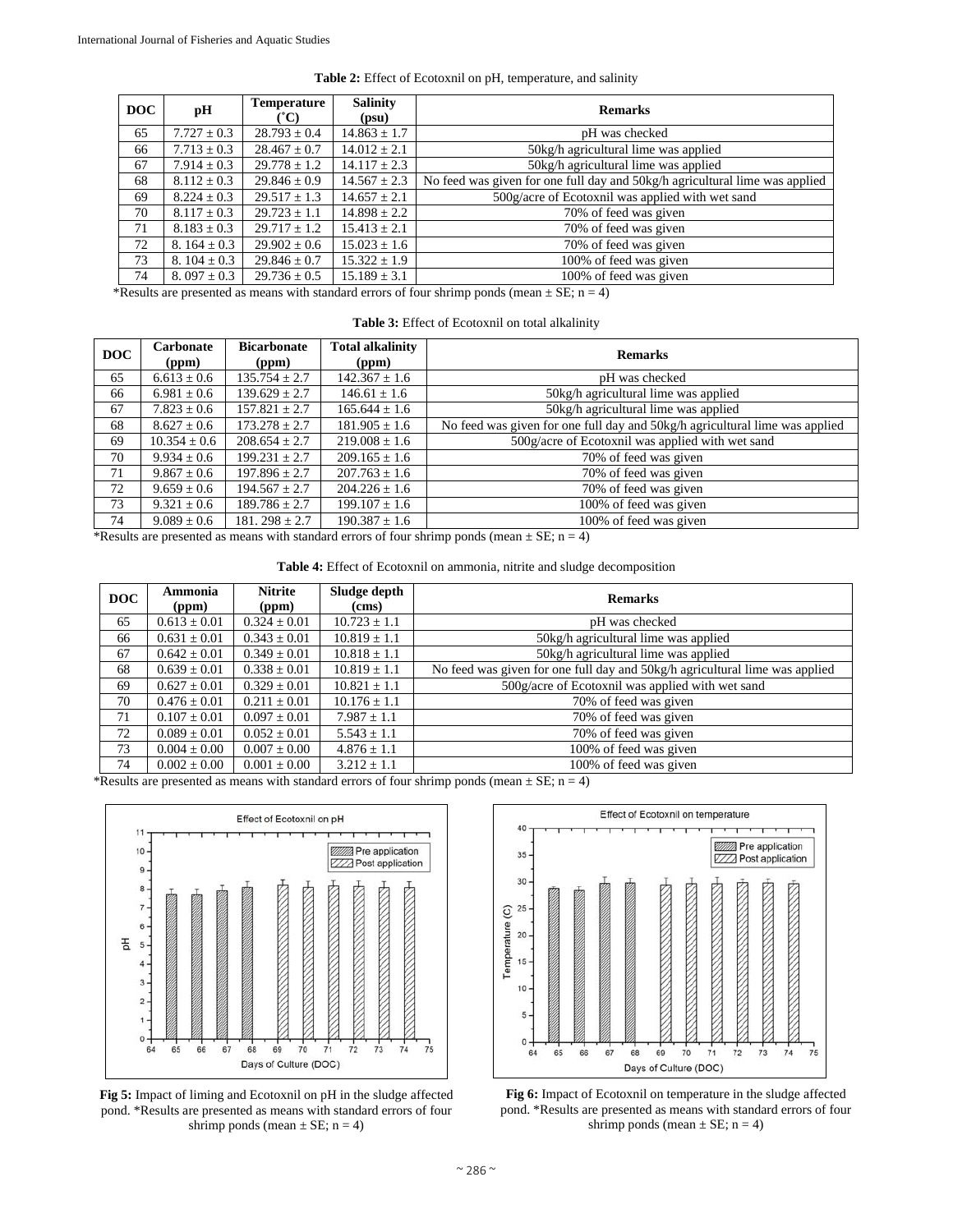

**Fig 7:** Impact of Ecotoxnil on salinity in the sludge affected pond. \*Results are presented as means with standard errors of four shrimp ponds (mean  $\pm$  SE; n = 4)



**Fig 8:** Impact of Ecotoxnil on total alkalinity in the sludge affected pond. \*Results are presented as means with standard errors of four shrimp ponds (mean  $\pm$  SE; n = 4)



**Fig 9:** Impact of Ecotoxnil on the control of ammonia in the sludge affected pond. \*Results are presented as means with standard errors of four shrimp ponds (mean  $\pm$  SE; n = 4)



Fig 10: Impact of Ecotoxnil on the control of nitrite in the sludge affected pond. \*Results are presented as means with standard errors of four shrimp ponds (mean  $\pm$  SE; n = 4)



**Fig 11:** Impact of Ecotoxnil on the effective control of sludge in the affected pond. \*Results are presented as means with standard errors of four shrimp ponds (mean  $\pm$  SE; n = 4)

Concentration of ammonia and nitrite was observed to be directly related with the depth of the sludge in the shrimp pond (Fig. 12). It was noticed that the concentration of ammonia and nitrite decreased with depth of the sludge post application of Ecotoxnil probiotic in the pond. Simple linear regression pattern constructed between sludge depth as independent variable and concentration of ammonia as dependent variable expressed an  $\mathbb{R}^2$  value of 0.9011 with *p*<0.05 (Fig. 13) and simple linear regression pattern constructed between sludge depth as independent variable and concentration of nitrite as dependent variable expressed an  $\mathbb{R}^2$ value of 0.9108 with *p*<0.05 (Fig. 14).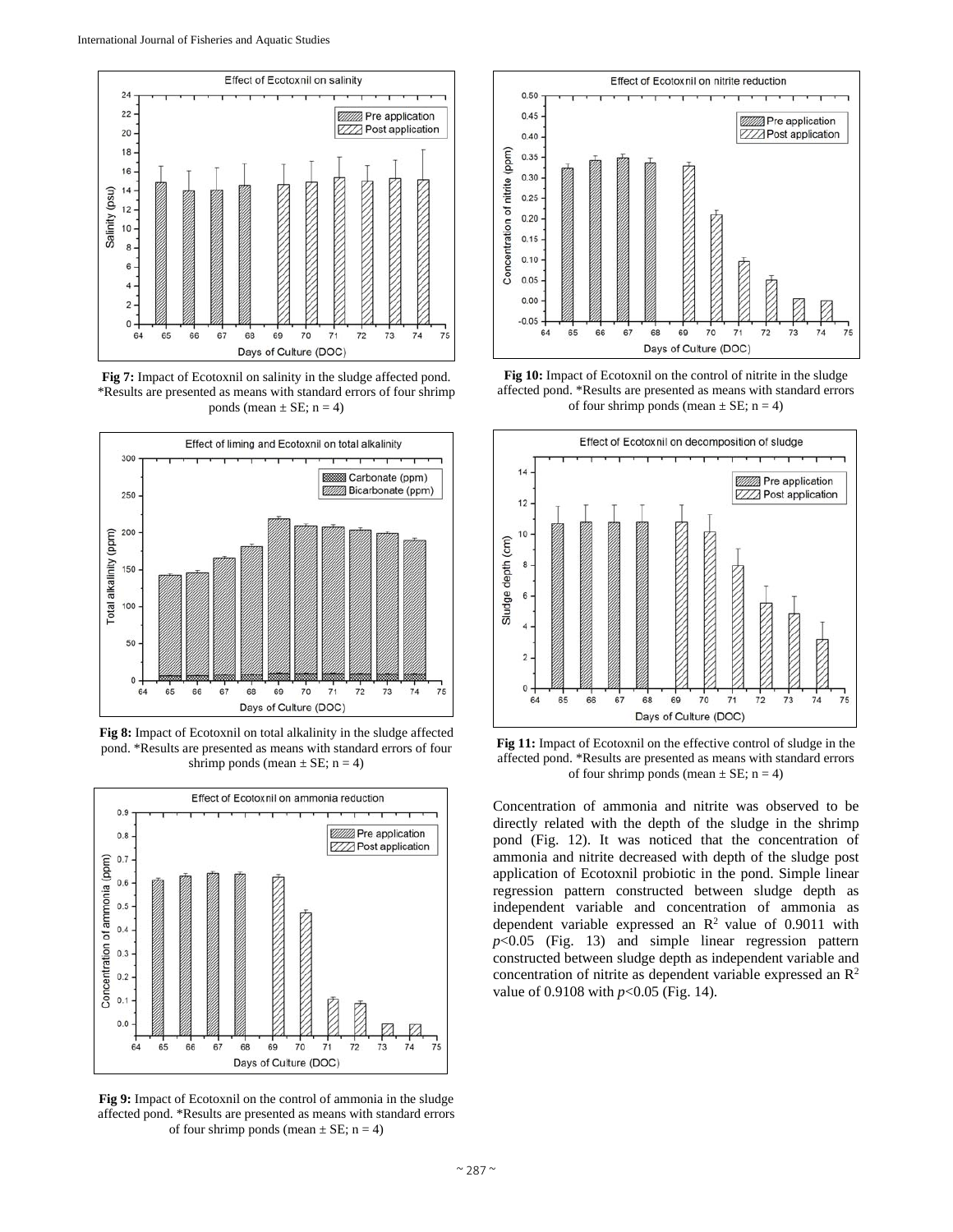

**Fig 12:** Impact of Ecotoxnil on the control of ammonia, nitrite and sludge in the affected pond. \*Results are presented as means with standard errors of four shrimp ponds (mean  $\pm$  SE; n = 4)



**Fig 13:** Simple linear regression pattern exhibiting the relationship between ammonia and sludge and impact of liming and Ecotoxnil on the control of ammonia in the sludge affected pond. \*Results are presented as means with standard errors of four shrimp ponds (mean  $\pm$  SE; n = 4)



**Fig 14:** Simple linear regression pattern exhibiting the relationship between nitrite and sludge and impact of liming and Ecotoxnil on the control of nitrite in the sludge affected pond. \*Results are presented as means with standard errors of four shrimp ponds (mean  $\pm$  SE; n = 4)

#### **4. Discussion**

Pollution of the coastal environments by aquaculture wastes affects not only the wild capture fisheries, but also the long term sustainability of the aquaculture industry itself, as has been the case for the shrimp production in Asia and the Americas [14, 15]. Microbial remediation and related

technologies are now readily accepted by users in the field of aquaculture, as an obvious cost-benefit is seen at harvest. The maintenance of good water quality and the control of disease are closely linked to managing the communities of microbes including microalgae. The application of microbial products in aquaculture tanks and ponds enables farmers to minimise the amounts of organic matter released from their operations [16, 5].

The major impact of the waste material is a build-up in organic matter on the sediment, which stimulates bacterial activity to the point where oxygen is respired at a greater rate than it can diffuse into the sediment. The resulting anoxic sediment surface affects the faunal community composition. The rate of organic matter degradation is slow at low temperatures and thus pollution problems are usually worse in cool temperate climates than in the tropics; also, rates vary with sediment type and biogeochemistry, with pollution effects being worse on muddy sediment and less on sandy sediment [17].

The selection of microbes—usually bacteria—for bioremediation should be based on several criteria [3]. Obviously, the microbes should be able to live and function under the environmental conditions of interest, so would normally be native to that or a similar environment. In aquaculture, the selected bacteria must not be pathogenic to humans, who could be infected after handling or eating the shrimp or fish. The selected bacteria must not carry transmissible resistance genes against clinically important antibiotics. They must not produce toxins that affect humans, shrimp or fish. They should, obviously, have appropriate functional properties for degrading the organic wastes, including the secretion of exo-enzymes for a wide range of organic polymers. Technological properties that they require include being cost-effective to manufacture under industrial conditions and having long term stability and shelf life.

The *Bacillus* group of Gram positive bacteria, which produce spores that survive heat and desiccation, meet these criteria for use in commercial bioremediation products. Gram negative bacteria do not form spores and thus do not survive well when dried; this makes them expensive to use on a large scale in bioremediation. All *Bacilli* grow aerobically, and some are facultative anaerobes, which use nitrate or change to a fermentative metabolism when oxygen is absent. All produce a wide range of extracellular enzymes and thus in consortia, can digest a wide range of polymeric organic compounds [18].

Physicochemical parameters of the pond water play a significant role in proper management. Unfortunately when the parameters changes due to environmental factors and their consequential process, certain measures has to be taken to bring back the parameters to the optimal level. pH remains as one of the basic physicochemical parameter linked with various other chemical and biochemical process in the pond. In aquaculture practices, agricultural lime is considered for application in order to increase the pH in the pond and to buffer the water. On the other side, gypsum is considered to be the component of choice to decrease the pH under hyper pH condition. Efficacy of the probiotic was observed to be high when used under optimal pH in the pond. So when the experimental ponds were monitored for the physicochemical parameters, the pH was observed to be low  $(7.713\pm0.3)$  and hence 50kg/h per day of agricultural lime was applied on the pond by evening for three days. When the pH reached 8.1, no feed were given to the animal for one full day and the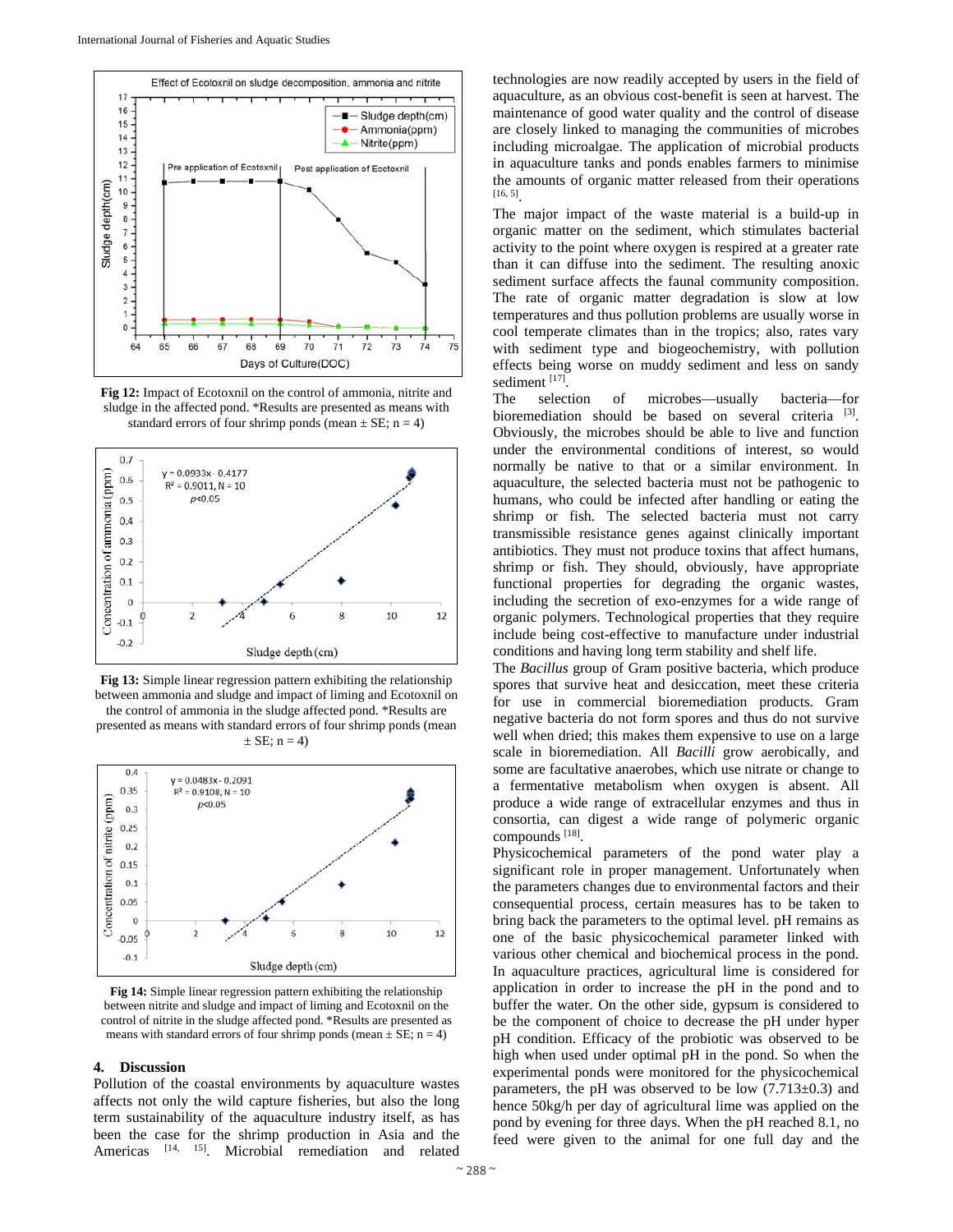probiotic Ecotoxnil 500g/acre was applied with wet sand on the following day. It was then followed by 70% feeding for three days and full feeding from the fourth day. Ramanathan *et al*. [19], reported that, the optimum range of pH required for maximum growth and production of penaeid species is 6.8 to 8.7.

Temperature is yet other significant environmental parameters in shrimp aquaculture as it directly influences the metabolism, oxygen consumption, growth, moulting and survival. Sudden change in temperature may affect the shrimp immune system. In culture pond the optimum temperature range is  $25\text{-}30^{\circ}\text{C}$ and temperature beyond this range is lethal <sup>[20]</sup> to shrimps. Rengipat *et al*. [21], mentioned that the use of *Bacillu*s species provided disease protection by activating both the cellular and humoral immune defense mechanism in tiger shrimp (*Penaeus monodon*). In the current studies, the temperature ranged between  $28.467 \pm 0.7$  to  $29.902 \pm 0.6$  °C. Temperature almost remained stable throughout the study period favouring the growth of the animal.

Salinity is considered to be the most vital factor in propelling many functional responses of the shrimp biological system as metabolism, growth, migration, osmotic behaviour, and reproduction Edward [22]. The normal growth of shrimp can be achieved between 15 and 20 ppt  $[23-26]$ . Boyd  $[27]$  (1989) also stated that the ideal salinity for shrimps from 15-25 ppt and high or low salinity affects the moulting frequency. Salinity in the current study ranged from  $14.012 \pm 2.1$  psu to  $15.413 \pm 1.012$ 2.1 psu (Fig. 7). Though salinity is one among the key factor which could influence the growth of the shrimp, it is well balanced by the topping up of water to manage the loss of water through seepage and condensation, thereby balancing the salinity of the water irrespective of the temperature.

The total concentration of bases in water expressed in milligrams per liter of equivalent calcium carbonate (CaCO<sub>3</sub>) is the total alkalinity. But in most pond waters, bicarbonate and carbonate are found in greater concentration than other bases. The total concentration of all divalent cations in water expressed in terms of milligrams per liter of calcium carbonate is the total hardness. Calcium and magnesium are the dominant divalent cations in nearly all pond waters. As a general rule, hardness like alkalinity is derived from the dissolution of limestone. When limestone dissolves, it gives equal amounts of hardness and alkalinity. In most waters, total hardness and total alkalinity concentrations are approximately equal <sup>[28]</sup>. Total alkalinity in the ponds was well maintained with the application of lime in any form as required. In recent days the physico-chemical parameters of the pond are mostly adjusted manually by the application of certain components by the aquaculturists.

The pH of the culture medium is directly related with metabolism and other physiological process of shrimps. Low pH increases the toxicity of nitrite to cultured organism [29] and the toxic form of sulphide <sup>[30]</sup> and high pH increases the unionized ammonia  $[31]$ . Also, the lowering of pH value at the bottom of the pond was mainly due to higher sludge accumulation. With the increase in the amount of sludge, the  $pH$  of pond will decrease due to increase in  $CO<sub>2</sub>$  concentration as a result of respiration process which occurs in various microorganisms as well as shrimps [32]. Protein catabolism in crustaceans ends up with ammonia and can account for 40- 90% of nitrogen excretion  $[33]$  and nitrite is an intermediate product of nitrification. However, ammonia is more toxic than nitrite. Generally, ammonia exists in water both in ionized and unionized forms. Among these two, ionized ammonia is

more toxic than unionized form. Ammonia concentration depends on pH, temperature and to lesser extent salinity. Effect of probiotics on managing the toxic gases were well noticed from the result obtained. Chen and Sheu [34] (1990) observed that the safe level of total ammonia for adolescent of *Penaeus monodon was 4.3 ppm. Previously, Boyd* <sup>[35]</sup> (1982) stated that pond seldom contains more than 2 or 3 ppm of total ammonia nitrogen. The safe level of nitrite was 1.2 ppm for *P. monodon* [36].

Shrimp excretes faecal waste in the pond. In addition, unused feed also settles in the bottom of the pond. Faecal waste and unused feed remains as the source of organic matter in the shrimp pond. When this organic matter accumulates, levels of toxic compounds increase, and water quality subsequently deteriorates. Thus, excess amounts of organic matter and toxic compounds need to be removed. Probiotic bacteria can aid this process. The use of microorganisms like bacteria to remove waste products is called bioremediation. A surplus of organic matter provides excellent growth conditions for opportunistic pathogens and sets the stage for infectious disease. Beneficial bacteria such as *Bacillus* species mineralize organic matter and thereby help to reduce the burden. Nitrogen compounds such as nitrite, nitrate and ammonium ions originate from decomposing waste and animal excretions. When these compounds exceed certain levels they are toxic. Ammonium ions interfere with neuronal processes, and prolonged exposure to elevated nitrite levels causes slow suffocation, especially when oxygen is limited. Although unproblematic at low concentrations, prolonged exposure to nitrate can cause weight loss and render animals susceptible to infectious disease. To avoid such complications, beneficial bacteria are introduced to culture systems. These species perform nitrification and or denitrification and thereby lower ammonium, nitrate and nitrite levels in the water. Bacterial nitrification is the oxidation of ammonium to nitrate via hydroxyl amine and nitrite. Denitrification is the reduction of nitrate to nitrous oxide and finally to nitrogen gas, which returns into the atmosphere. Nitrite is an intermediate in both processes. To efficiently remove all three compounds, a mix of bacteria capable of nitrification and/or denitrification is advantageous. Sulfur compounds like hydrogen sulfide are another problem. Hydrogen sulfide is generated during anaerobic degradation of organic matter at the bottoms of ponds. Hydrogen sulfide interferes with aerobic respiration and thus leads to the suffocation of animals. Black sludge, which occurs when hydrogen sulfide and iron react to form iron sulfide, indicates the presence of hydrogen sulphide  $[37]$ . In the present study, relationship between sludge formation with ammonia and hydrogen sulphide formation were studied. Results obtained analysed with statistical data clearly ascertain the increase in the concentration of ammonia and hydrogen sulphide with increase in the depth of the sludge. Hydrogen sulfide is used by several bacterial species and converts the compounds to non-toxic sulfate and nitrogen gas [37]. Hydrogen sulfide, which can form in pond bottom sediment, is toxic to aquatic animals because it interferes with reoxidation of cytochrome a3 in respiration. There are three forms of sulfide (H2S, HSand S2-), and they exist in a pH- and temperature-dependent equilibrium. As pH increases, the proportion of hydrogen sulfide declines, and that of HS- rises until the two forms have roughly equal proportions at pH 7. At greater pH, HS is the dominant form, and there is no S2- until the pH is above 11. Hydrogen sulfide is toxic to aquatic animals because it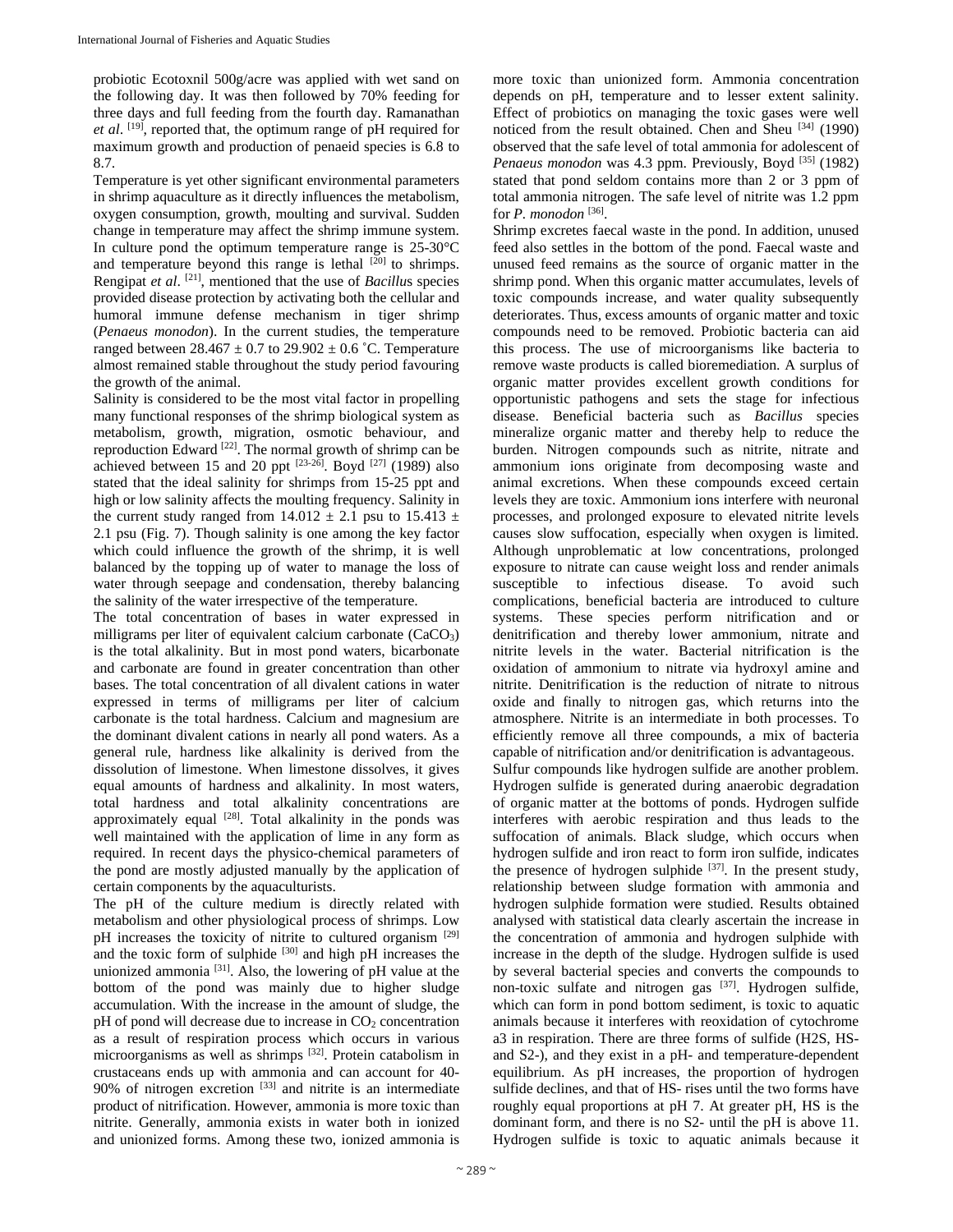interferes with reoxidation of cytochrome a3 in respiration. This effect is caused almost entirely by H2S, while HS is essentially non-toxic. Even if it is toxic, S2- is not an issue, because it does not occur at pH values found in aquaculture systems. The main practices for lessening the risk of hydrogen sulfide toxicity are conservative feeding to avoid wasted feed on pond bottoms, plenty of aeration to prevent low dissolvedoxygen levels and provide a flow of oxygenated water across the soil-water interface, and liming to prevent acidic sediment and water [2]. Also, appealing results obtained with the usage of Ecotoxnil probiotics were evidenced.

In the ponds treated with Ecotoxnil, the animals and water quality were in good condition with notable decrease in the concentration of obnoxious gases like ammonia, hydrogen sulphide, sludge formation and less incidence of bacterial infection and gill problem. Furthermore, Ecotoxnil has also influenced the phytoplankton density and diversity to a greater extent. Also, the production and survival were remarkable in the ponds with greater profit to the farmer. Priyadarshini *et al.* [38] reported that, the benefits of probiotics include improved feed value, enzymatic contribution to digestion, inhibition of pathogenic microorganisms, increased immune response, better water quality management and improved degradation of metabolic organic and inorganic waste materials. Ecotoxnil has conferred all the aforementioned properties to the shrimps in the ponds and thus paved the way for greater production, superior water quality and pond management with effective and attractive feed conversion ratio.

## **5. Conclusion**

To conclude, Ecotoxnil has been observed to be highly effective in water quality management by developing healthier algal bloom by nourishing the water with the enzymes produced by the component bacteria, reducing the incidence and development of filamentous algae, and obnoxious gases like ammonia, hydrogen sulphide, enabling proliferation of beneficial phyto and zoo planktons, degradation of metabolic organic and inorganic waste in the pond bottom, reduction of black soil and sludge, elimination of pathogenic bacteria, improved feeding and overall health and production of the cultured shrimps. This could be a potential bio-fertilizer and bio-control additive of choice to aquaculture farmers for a sustainable and eco-friendly aquaculture with better yield and lesser FCR especially at higher saline waters.

## **6. Acknowledgment**

The authors are grateful to Mr. S. Sankar Raju, *L. vannamei* shrimp farmer, Muarmalla village, East Godavari district, Andhra Pradesh, India for granting permission to carry out the study.

## **7. References**

- 1. Moriarty DJW. Diseases control in shrimp aquaculture with probiotic bacteria. In Microbial Biosystems: New Frontiers. Proceedings of the 8th International Symposium on Microbial Ecology (ed. by Bell CR, Brylinsky M & Johnson-Green P). Atlantic Canada Society for Microbial Ecology, Halifax, Canada, 1999
- 2. Boyd CE. Hydrogen sulphide toxic, but manageable. Global Aquaculture Advocate, 2014, 34-36
- 3. Moriarty DJW, Decamp O. Strategies for disease prevention on shrimp farms. Strategies for Disease

Prevention on Shrimp Farms. In: Browdy CL, Jory DE. (Eds.), "The Rising Tide, Proceedings of the Special Session on Sustainable Shrimp Farming, Aquaculture 2009", The World Aquaculture Society, Baton Rouge Louisiana, USA. 2009, 53-70.

- 4. Wang YB, Li JR, Lin J. Probiotics in aquaculture: Challenges and outlook. Aquaculture. 2008; 281:1-4
- 5. Moriarty DJW. Probiotics and Biotechnology for Sustainable Aquaculture. In Nambier KPP and Singh T Eds. Sustainable Aquaculture. Proceedings of the INFOFISHAQUATECH 96: International Conference on Aquaculture, Kuala Lumpur, Malaysia. Infofish, 1997.
- 6. Moriarty DJW, Decamp O. Microbial remediation of pollution in tropical coastal environments. Aquatic Ecosystem Health and Management. 2012; 15(3):253- 259.
- 7. Kristensen E, Ahmed SI, Devol AH. Aerobic and anaerobic decomposition of organic matter in marine sediment: which is fastest?. Limnology and Oceanography. 1995; 40:1430-1437
- 8. Bugg TDH. Dioxygenase enzymes, catalytic mechanisms and chemical models, Tetrahedron. 2003; 59:7075-7101
- 9. Wentzel A, Ellingsen TE, Kotlar HK, Zotchev SB, Throne-Holst M. Bacterial metabolism of longchain nalkanes. Applied Microbiology and Biotechnology. 2007; 76:1209-1221
- 10. Da Cunha CD, Rosad AS, Sebastian GV, Seldin L, von der Weid I. Oil biodegradation by *Bacillus* strains isolated from the rock of an oil reservoir located in a deep-water production basin in Brazil. Applied Microbiology and Biotechnology. 2006; 73:949-959
- 11. H´ery M, Sanguin H, Perez Fabiel S, Lefebvre X, Vogel TM, Paul E *et al*. Monitoring of bacterial communities during low temperature thermal treatment of activated sludge combining DNA phylochip and respirometry techniques. Water Research. 2010; 44:6133-6143.
- 12. Lo HH, Hung YT. Activated sludge treatment of foodprocessing wastewater with bio augmentation: a comparative study. Environmental Management and Health. 1995; 6(3):27-33.
- 13. APHA/AWWA/WPCF. Standard methods for the examination water and waste water (20th Edn.). American Public Health Association. New York, 1998, 1325.
- 14. Kautsky N, Ronnback P, Tedengren M, Troell M. Ecosystem perspectives on management of disease in shrimp pond farming. Aquaculture. 2000; 191:145-161
- 15. Moss SM. Marine shrimp farming in the western hemisphere: past problems, present solutions, and future visions. Reviews in Fisheries Science. 2002; 10:601-620.
- 16. Moriarty DJW. Microbial Biotechnology: a key ingredient for Sustainable Aquaculture. Infofish International. 1996; 4:29-33
- 17. Papageorgiou N, Kalantzi I, Karakassis I. Effects of fish farming on the biological and geochemical properties of muddy and sandy sediments in the Mediterranean Sea. Marine Environmental Research. 2010; 69:326-336.
- 18. Priest FG. Extracellular enzyme synthesis in the genus *Bacillus*. Bacteriological Reviews. 1977; 41:711-753
- 19. Ramanathan N, Padmavathy P, Francis T, Athithian S, Selvaranjitham. Manual on polyculture of tiger shrimp and carps in freshwater. Tamil Nadu Veterinary and Animal Sciences University, Fisheries College and Research Institute, Thothukudi, 2005, 161